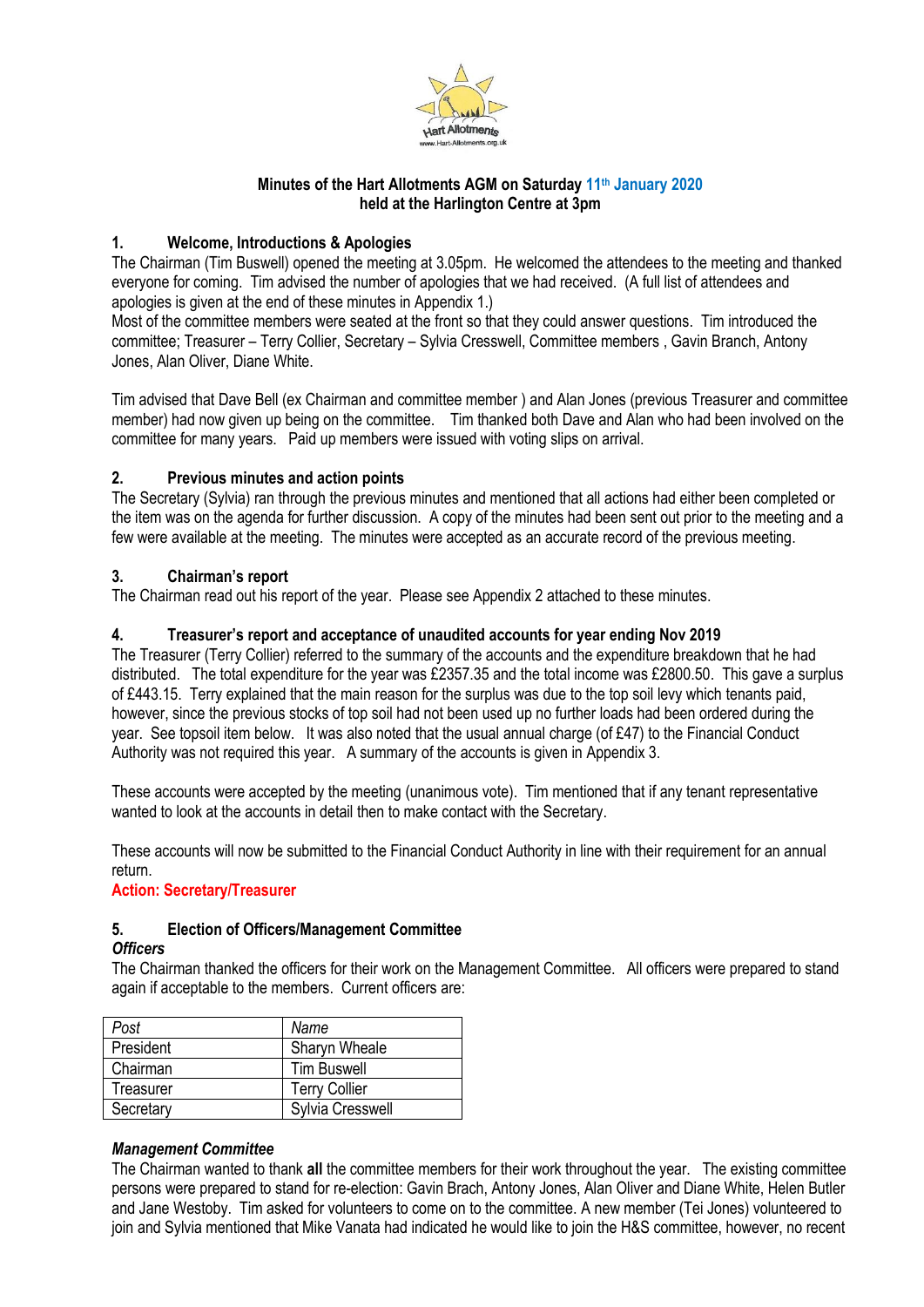contact had been received confirming this. Tei was voted on to the management committee. Tim mentioned that we could co-opt members such as Mike on to the sub-groups if tenants had relevant experience.

The officers and the revised management committee were unanimously voted in.

# **6. Proposal for unaudited accounts for next year (as per this year)** (annual vote required)

Attendees were happy that the accounts would be unaudited for a further year. A vote was taken and this was carried unanimously.

# **7. Edenbrook site update**

Tim invited Gavin to give a presentation on the work of the Edenbrook sub-committee.

Gavin mentioned that the sub group had had a number of meetings with HDC. He showed a layout of the proposed site and mentioned some of the benefits of the site viz:

Topsoil to a depth of 30cm, Eco toilet, solar powered bore hole for water leading to troughs across the site, bike rack, communal composting area, use of gazebo with seating and BBQ area, height restriction gate, access path to the site from the Country park (bike friendly), car parking, security with fenced in site, CCTV and with the ranger opening and closing the site on a daily basis. In the surrounding area there will be a wildlife pond, possible use of a polytunnel and further up the track there will be a pump track for bikes. Along with Hart Voluntary Action (with whom we will be sharing the resources and the costs), HDC want to make this a prestige site. However, HDC apparently need to make this 'Cost Neutral' to tax payers – so the price of the allotments needs to incorporate a share of all of the costs, along with depreciation so that these items may be replaced which will enable the site to operate in years to come.

Gavin showed the proposed layout of the site. This showed that the design for the site currently holds roughly 89 x 10m x 5m plots. Gavin mentioned that the CAD plans for the site were still awaited from HDC as it was considered that further plots could be incorporated in to the existing space. This might slightly reduce the price per plot and share the costs further.

Currently (although not finalised) the cost for a 10m x 5m plot will be **£69**. This size equates roughly to the medium plots on Pilcot. (Yet to be decided is whether tenants will be required to pay the £10 membership charge for Hart Allotment membership).

It was explained that in order to help set up the site, Hart Allotments will be working in conjunction with HDC and importing as far as possible the existing Pilcot policies and procedures. He also mentioned that it is the intention that those on the site will be invited to join a Board so that items that affect tenants in the area can have a say in the decision making.

Gavin explained that we are now at the point of making decisions as to whether folk wanted to be on the Edenbrook allotments or on Pilcot. He invited members to go over and see the area for themselves (access off Pale Lane).

It was also explained that HDC had asked Hart Allotments to take a vote at our AGM to establish whether we wanted:

a) Hart District Council to run the site (taking over the finance, tenancy agreement, monitoring responsibilities) with the exception of maintaining the waiting list [which would still be run by Hart Allotments]. Price per plot is estimated at £69.

b) to lease the land from HDC and run the site ourselves (taking monies, issuing tenancy agreements, monitoring plots for compliance to procedures etc. Price per plot (as costs still need to be covered) is still estimated at £69.

The group discussed the two options and concerns were raised about controlling our destiny and how much input we would have in the future. Concern was also raised that not everyone at the meeting wished to move to the Edenbrook site and so we were trying to make decisions for others, however, Sylvia explained that the agreement was with Hart Allotments and as this is our AGM we can only consider the opinions of its current members. It was also discussed that since Hart Allotments is run purely on volunteers, the extra work involved in option b) would put a large burden of work on to the existing Treasure and Secretary – work that they could do without. The group also discussed that there was no financial incentive for Hart Allotments to run the site and that HDC are in effect taking the manpower cost burden themselves.

A vote was taken as to which option Hart Allotments should go for.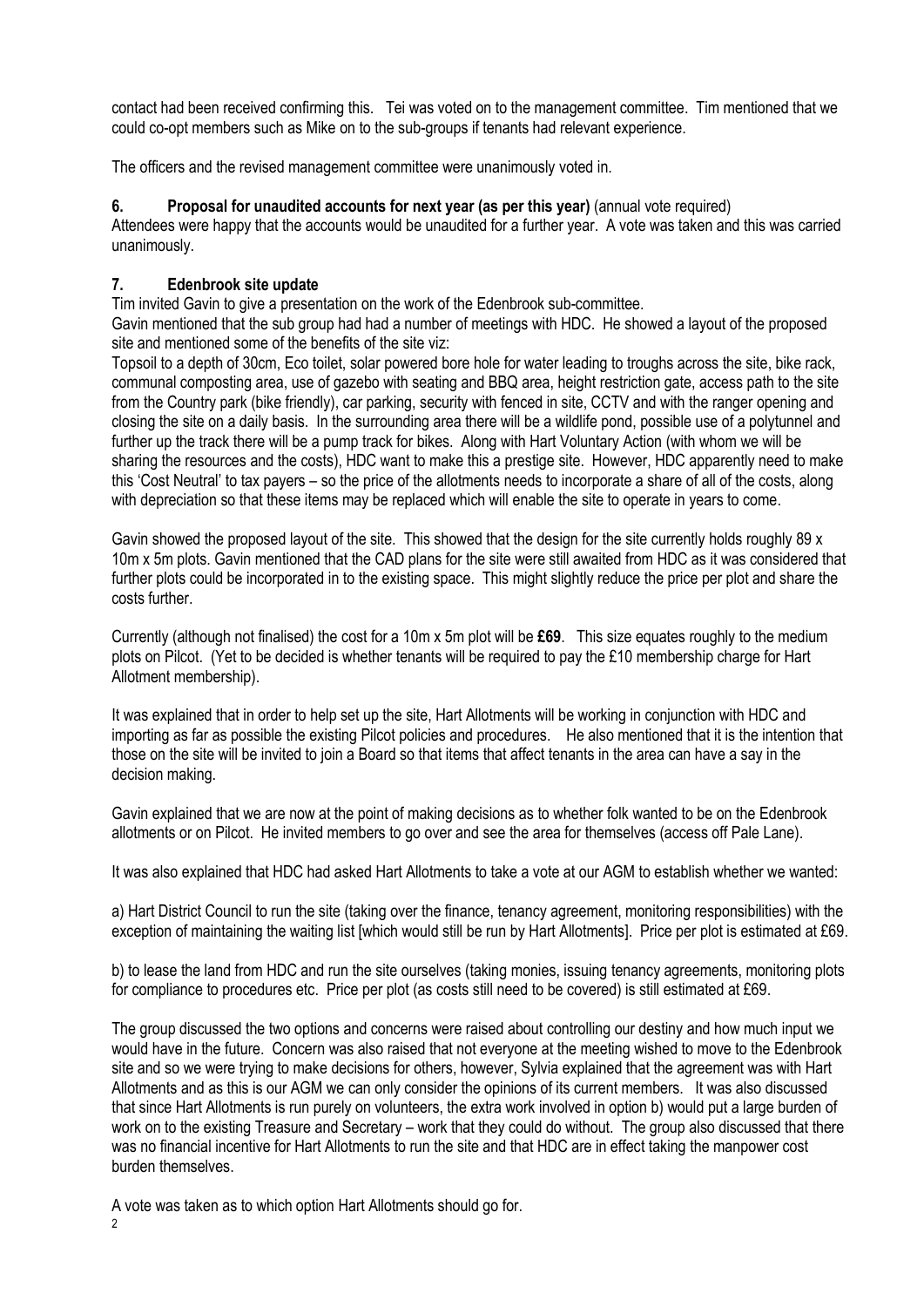**21** votes were recorded for option a) – HDC running the site. 0 votes were recorded for option b) – Hart Allotments running the site. 3 people chose not to vote.

Tim thanked all for the discussion and advised that we will therefore go back to HDC with the decision so that it can be included in the HDC Council meeting in Feb. **Action: Tim/Sylvia**

It was discussed that now that we have approximate costings for the site and a clearer idea of the facilities available that we shortly contact all those on the *total* waiting list and ask which site they want to be on and the size of plot required so that the site layout can be adjusted to suit the requirements of the majority of people who wish to hold a plot on Edenbrook. Some larger plots (double the size quoted) are envisioned (with double the price). **Action: Management Committee to consult**

### **8. Pilcot Farm allotment site issues**

The tenants discussed the following issues.

#### *Lease with the farmers*

Sylvia mentioned that since we roughly know the number of Edenbrook plots and the number on the waiting list we should have sufficient numbers to populate both Pilcot and Edenbrook sites. Consequently the 'temporary' label that had been given to the Pilcot site until numbers were known can now been removed. Sylvia explained that she had been in contact with the farmers and they were happy to sign a 5 year lease to carry on from April 2020. A vote was taken by those present to confirm that a 5 year lease should now be signed. All were in favour. **Action: Sylvia**

#### *Subscriptions for 2020*

Subscriptions are due by 15<sup>th</sup> February 2020. It was discussed that we had not increased the 'rent' portion of the subscriptions since we started the allotments in 2014. It was agreed that there should now be a small price increase as follows:

Mini plot - £8.00 (was £7.50) Small - £16.00 (was £15.00) Large - £32.00 (was £30.00)

The group discussed whether, for this year only, we should instigate a half year rental for those that wished to move to Edenbrook. A vote was taken and, due to the admin and small amounts involved, all voted in favour of continuing with the current 1 year format (to lessen the administrative burden).

Terry & Sylvia to send out an e-mail reminding tenants of the amounts payable along with details of bank accounts etc. **Action: Terry/Sylvia**

#### *Straw Bale Gardening*

Sylvia asked whether tenants would like her to organise delivery of straw bales & fertilizer for those who wanted to grow vegetables via this method. Yes, was the response. Sylvia agreed to get prices from the farmer who supplied the bales last year.

# **Action: Sylvia**

#### *Top Soil/Manure*

Top soil was discussed. It was agreed that we would not charge for a consumables levy this year. Since we did not need (and consequently order the 2 loads of topsoil in the previous year) we will now order the 2 loads in this growing season (after existing stocks have been exhausted). If further stocks are required the committee will consider taking this out of the surplus for the year. A vote was taken and all agreed.

(As a reminder the usage levels for the current loads of topsoil for the size of plot is:

Standard Plot (12m x 10) - 10 barrow loads Small Plot  $(12m \times 5m) - 5$  barrow loads Mini Plot  $(12m \times 2.5m)$  - 2.5 barrow loads With unlimited amounts of wood chippings and manure.)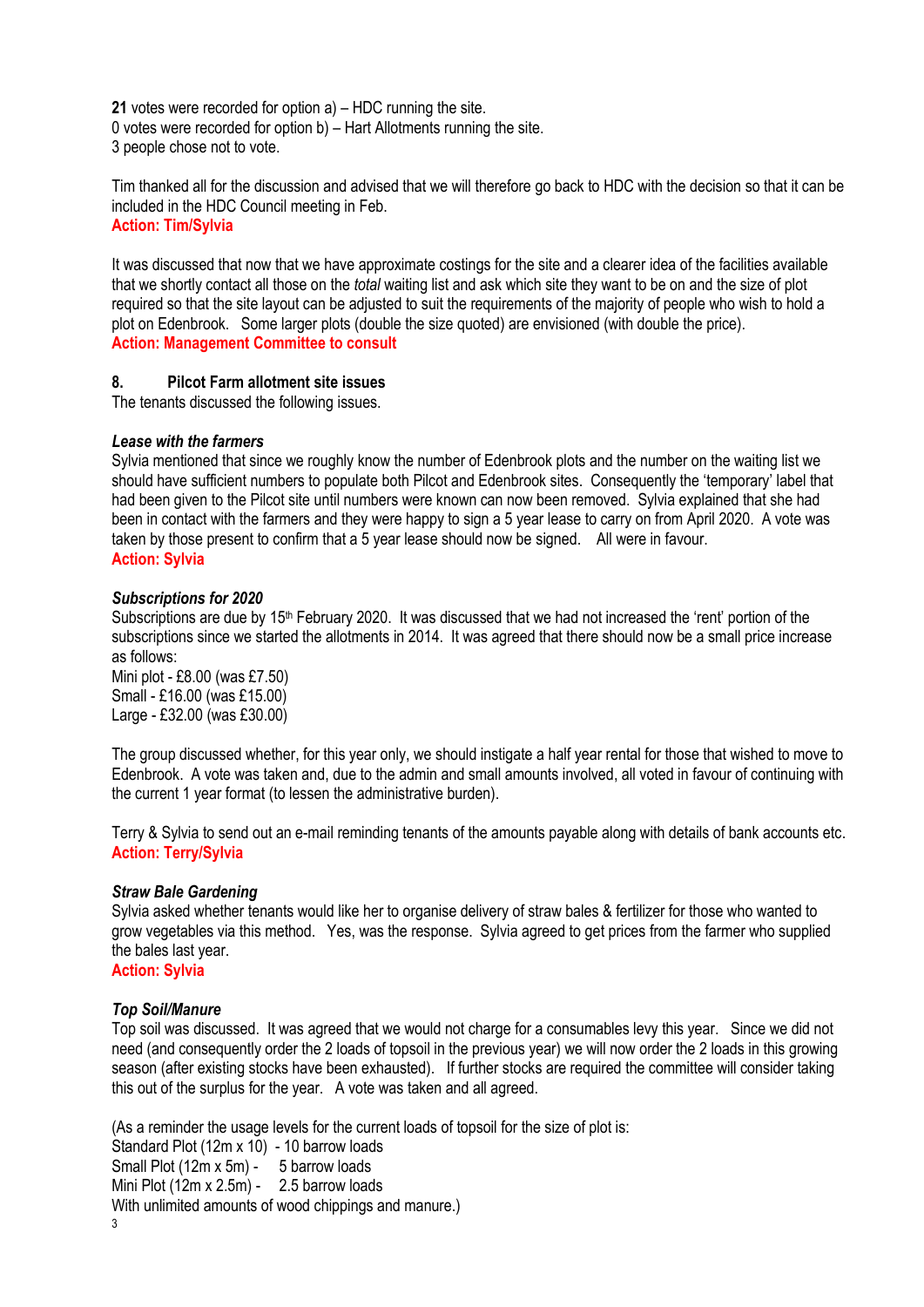Jane Westoby mentioned that she considers more soil improvement rather than topsoil is needed. She mentioned that she has contacts for ordering large cubic meters of compost that can be delivered to the Pilcot gates. She mentioned that she was happy to include others on an order. Jane to provide details. **Action: Jane Westoby**

Alec Grant also mentioned that he had never had a problem (as alluded to in the previous minutes) with the quality of the compost from the Woking Compost Centre (price lessens for bulk),

Richard Berry asked about whether it was OK to bring top soil from one's garden on to the site. Sylvia mentioned that in the past the farmers had been twitchy about this and had pulled up a tenant for doing this. She explained that in relation to the initial loads of topsoil that we purchased the farmer had researched the soil and originally had wanted it British Standard approved. The farmers seem to be fearful of pests/diseases/seeds infecting the soil.

It was noted that the signs identifying the dates that manure had been deposited had blown away. The meeting discussed that these were useful to have. Since no other members volunteered to reinstate these, Sylvia agreed to reposition them.

#### **Action: Sylvia**

### *Parking*

Alan Oliver was able to update the meeting with the news that he had been promised that, as a favour, a representative from Berkeley Homes would reposition the layby gate within the next couple of weeks. Tim mentioned that this would shortly have a lock on it to prevent fly tipping. It is intended that the code for the new padlock would be the same as the main gate (i.e. 3013).

### *Tidy Days*

The Chairman thanked and congratulated all those who had attended the tidy days last year. He mentioned that the turnout was rather disappointing and that the same familiar people attended. He mentioned that we all benefit from a nice environment at the site and he wanted to encourage more to get involved.

The next tidy days were agreed as: Saturday 2<sup>nd</sup> May and Sunday 17<sup>th</sup> May

The activities for the day will be set by the management committee and issued prior to the event

#### *Social event/Produce competition*

Tim posed the question as to whether August or September were preferred for a social event. September was given as the preference

**Action: Management Committee – set tasks for tidy day and date/activities for social**

#### *Livestock* (excluding bees)

Some tenants had reported that they were concerned for livestock on site. Tim mentioned that the existing livestock was regularly being monitored. However, the proposal was put to the meeting to disallow any further livestock on the site. This was unanimously rejected and it was decided to keep the policy as is.

# **9. AOB**

#### *Potato Day*

Alan Wilson mentioned that following a successful Potato Day last year that he was running another on Saturday 18<sup>th</sup> January 2020, 9.30am -2pm, St Philips and St James Church, Kings Road, Fleet, GU51 3AR and that all were invited. He mentioned that 70 different types of potato would be available to purchase and that these were all available in small quantities. (Shallots available too). Entrance fee is £1. Tea /coffee available.

# *Glass on site*.

A few tenants have unwittingly purchased greenhouses that contain glass rather than polycarbonate (some advertised on our gate but not put up by Hart Allotments). This is currently not permitted due to H&S concerns. One of the tenants has requested that we alter the policy to permit glass in greenhouses. The proposal was discussed at the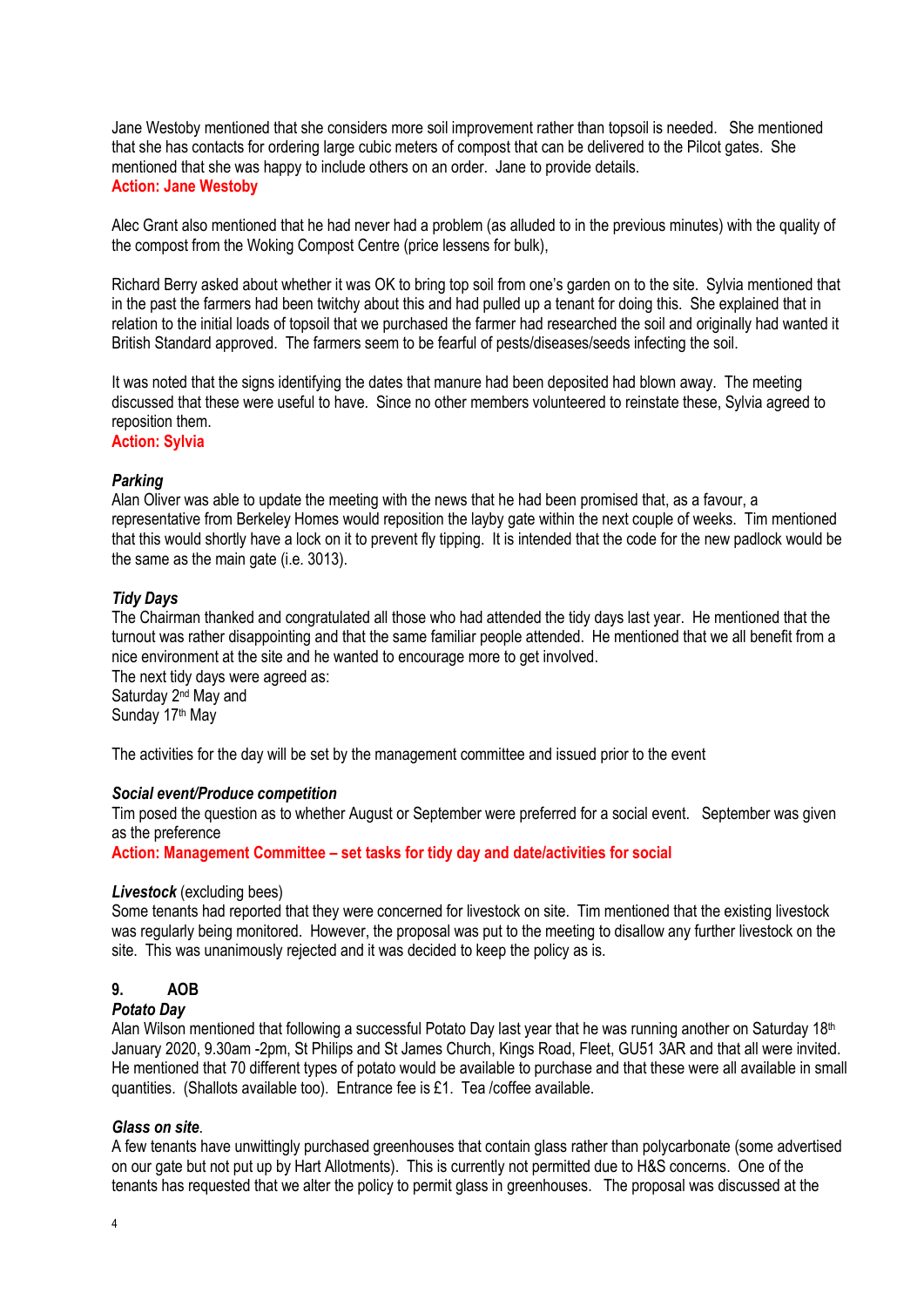meeting. A vote was taken and the majority (all bar 3 votes) wished to keep the policy unchanged. The policy not permitting glass will therefore remain in force.

# **10. Date of next meeting**

The next AGM will be held in January 2021.

The chairman thanked everyone for their attendance and contributions and wished everyone a good growing season. The meeting ended at 4.49pm

# Appendix 1

Attendees AGM 11<sup>th</sup> January 2020

| <b>Title</b> | <b>First name</b>  | <b>Surname</b> | Attendance AGM Jan   Apology Rec'd |                |
|--------------|--------------------|----------------|------------------------------------|----------------|
| Mrs          | Marion             | Abel           |                                    | A              |
| Mr           | Carl               | Baker          |                                    |                |
| Mr           | Michael            | Bartley        |                                    | $\overline{A}$ |
| Mr           | Richard            | Berry          | Y                                  |                |
| Mr           | John               | <b>Bobbitt</b> | Y                                  |                |
| Mr           | Stephen            | Bowering       | Ÿ                                  |                |
| Mr & Mrs     | Martin & Penny     | <b>Bradley</b> | $\overline{Y}$                     |                |
| Mr           | Gavin              | <b>Branch</b>  | Y                                  |                |
| Ms           | Jane               | Brown          |                                    |                |
| Mrs          | Amanda             | <b>Buswell</b> | Y                                  |                |
| Ms           | Helen & Phil       | <b>Butler</b>  | Y                                  |                |
| Mr           | Terry & Svetlana   | Collier        | $\overline{Y}$                     |                |
| Mr & Mrs     | John & Viv         | Condon         | Y                                  |                |
| Mr           | Robert             | Cordier        |                                    |                |
| Ms           | Helen              | Cory           | $\overline{Y}$                     |                |
| Ms           | Sylvia             | Cresswell      | Y                                  |                |
| Mr           | Stephen            | Crookes        |                                    |                |
| Ms           | Janet              | Dodsworth      |                                    |                |
| Mrs          | Pauline            | Earwicker      | Y                                  |                |
| Mrs          | Ni Lian            | Engi           |                                    | Y              |
| Ms           | Sara & Maria       | Lacy & Hill    |                                    |                |
| Mr           | Barrie             | England        |                                    | Y              |
| Mr           | Stephen            | Garland        |                                    |                |
| Mr           | John               | Gildea         |                                    |                |
| Mr           | Gary               | Goddard        |                                    | Y              |
| Mr & Mrs     | Alec & Sue         | Grant          | Y                                  |                |
| Mr           | Derek <sub>R</sub> | Graves         | $\overline{Y}$                     |                |
| Mrs          | Natalie            | Grey           |                                    |                |
| Mr           | Paul & Dave        | Heath/Bell     | Υ                                  |                |
| Ms           | Helen              | Howard         |                                    | $\overline{Y}$ |
| Ms           | Heather            | Jarrett        |                                    |                |
| Mr           | William            | Jones          | $\overline{Y}$                     |                |
| Mr           | Alan               | Jones          |                                    | $\overline{Y}$ |
| Mrs          | Ruth               | Jones          |                                    |                |
| Mr           | Teifiow            | Jones          |                                    |                |
| Mr           | Antony             | Jones          | Y                                  |                |
| Mrs          | Joy                | Keith          | Ÿ                                  |                |
| Mrs          | Sally              | Lane           | Y                                  |                |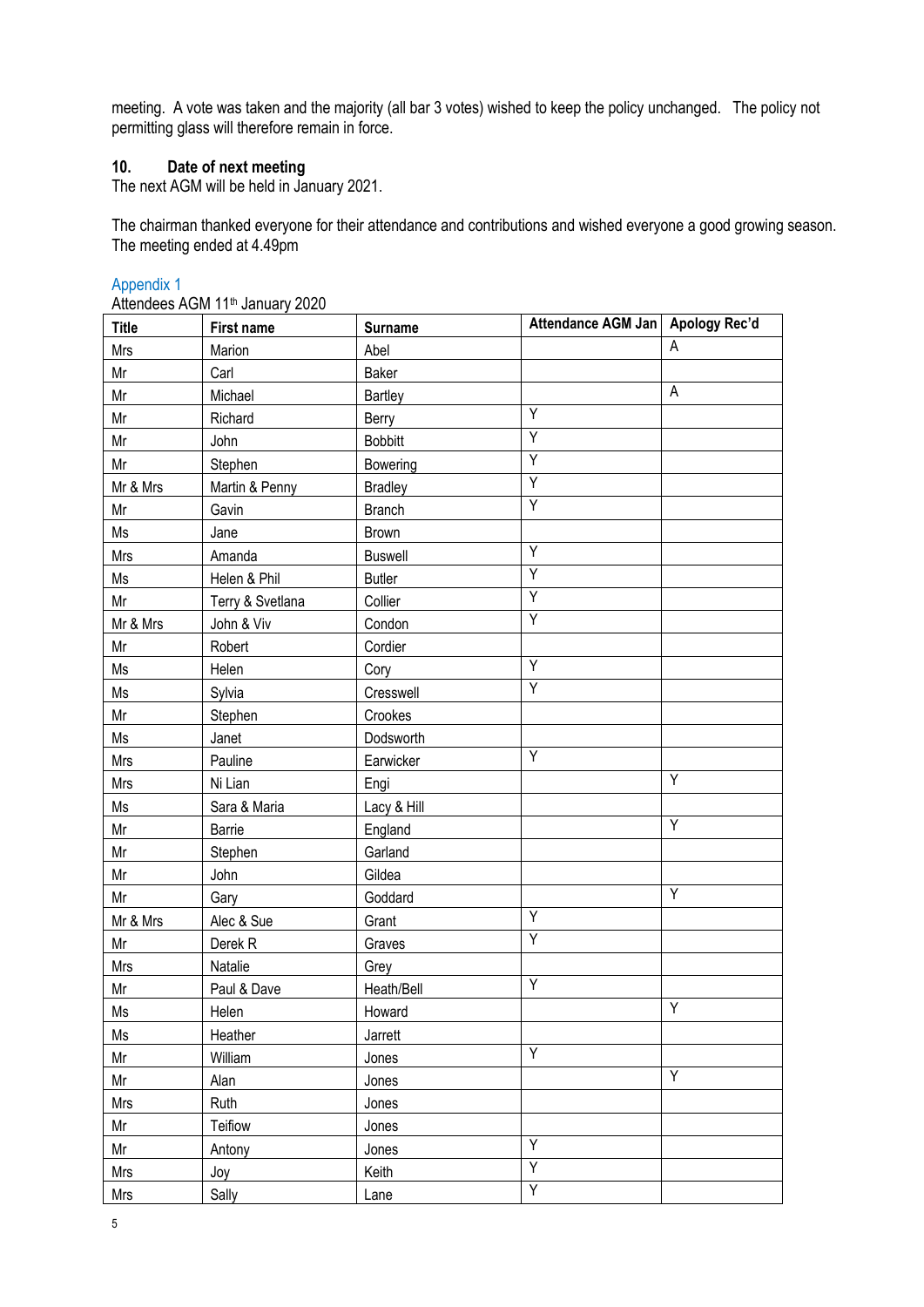| <b>Title</b> | <b>First name</b> | <b>Surname</b>    | Attendance AGM Jan   Apology Rec'd |   |
|--------------|-------------------|-------------------|------------------------------------|---|
| Mr           | Keith             | MacKenzie-Ross    | Y                                  |   |
| Ms           | Lynsey            | McDonald          |                                    |   |
| Mr           | James             | Marshall          | Y                                  |   |
| Ms           | Tara              | Masters           |                                    | Y |
| Mr & Mrs     | Chris & Asa       | Harvey            |                                    |   |
| Mr           | Kevin             | Meese             | Y                                  |   |
| Mr           | Mitko             | Mitev             |                                    |   |
| Mrs          | Catherine         | Morton            |                                    |   |
| Dr           | Alan              | Oliver            | Y                                  |   |
| Mr           | Albert            | Owen              |                                    |   |
| Dr           | Jim               | Parberry          | Y                                  |   |
| <b>Miss</b>  | Sarah             | Petersen          |                                    |   |
| Ms           | Liliana           | Sitkiewicz        |                                    |   |
| Mr/Mrs       | Stuart/Avril      | Skidmore          |                                    | Y |
| Ms           | Sara              | Sousa de Carvalho | Y                                  |   |
| Ms           | <b>Bridget</b>    | Stevens           | Y                                  |   |
| Mr           | Lee               | Symonds           | Ÿ                                  |   |
| Mrs          | Seong             | Tuson             |                                    |   |
| Mr           | M J               | Vanata            |                                    |   |
| Mrs          | Jane              | Westoby           | Y                                  |   |
| Ms           | Diane             | White             | Υ                                  |   |
| Mr           | Alan              | Wilson            | Y                                  |   |
| Mr           | Graeme            | Wood              |                                    |   |

# Appendix 2

# **Chairman's Report.**

To begin with, I'd like to remind you who the Committee are: Sylvia Cresswell, Secretary, Terry Collier, Treasurer, myself, Tim Buswell, Chairman and, in no particular order, Alan Jones, Diane White, Gavin Branch, Alan Oliver, Antony Jones, David Bell, Helen Butler and Jane Westoby. Alan J sends apologies but other than that we should all be here.

Dave and Alan J have said that they are stepping down from the Committee this year, so I'd like to thank them both for their many years of help and hard work, both having played key roles helping Hart Allotments progress from a nice idea to everything we have today. Dave was a founder member and of course HAA's chairman for many years. Both Dave and Alan's input will be much missed.

The Committee has continued to meet approximately every 2 months to discuss issues affecting plot holders, and the various sub-committees also meet individually to specifically look at Health and Safety, Boundaries and Sustainability, Livestock, Buildings, and Edenbrook, more about Edenbrook later.

This year's **Community Tidy Days** took place in June, and lots of good work was done, with the main central path weeded and re-covered in chippings, and all the internal paths weeded, and some much needed maintenance for the communal area, tidied, weeded and shed painted!

We had a pretty decent turn-out and I'd like to thank all the members who helped achieve a great deal – particular thanks Helen for the flapjack, and to Kevin and his petrol-mower which saved a lot of manual work on some of the hottest and most humid days of the year.

Nevertheless, I should reiterate last year's observation that while there is a good number of members who give their time to help outside the bounds of their own plot, it often seems to be mainly familiar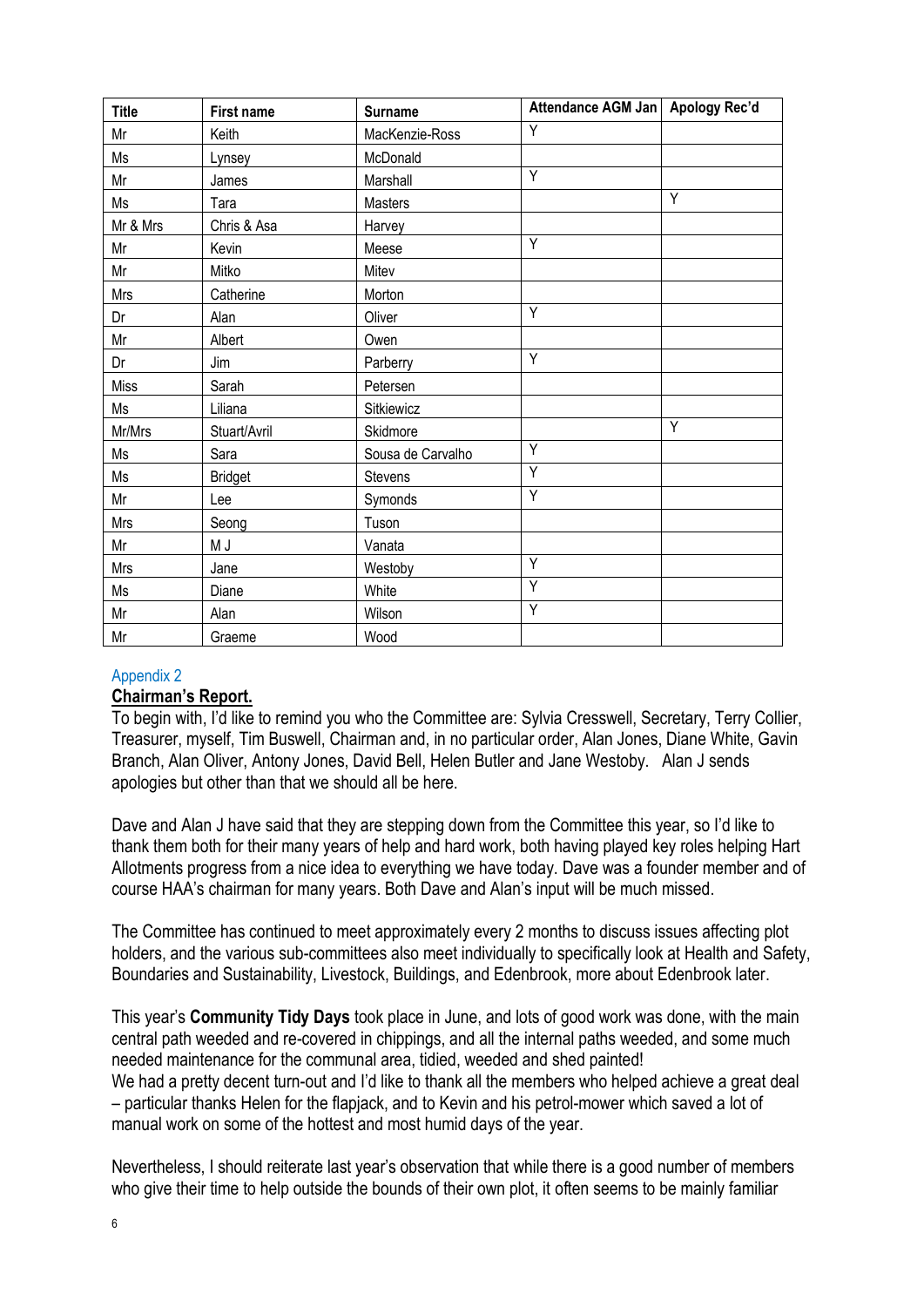faces. There are (at least) 62 of us, and as a mutual society we're all in it together. It would make things even better if everyone could do their bit. I appreciate there are always going to be genuine reasons why some can't attend, and we're not keeping a register or anything like that, but please remember everyone is a volunteer, everyone benefits from pleasant allotments, and so everyone is expected to lend a hand where they can. Also, worth remembering that it's every plot-holders responsibility to keep the communal paths weed-free where they border your plot.

A further event, more of a social / vegetable competition thing, was discussed for September but due to my bad planning, we couldn't get a date where enough of us were available. We decided that this year we'd set a date far in advance so people could plan accordingly. As we can never agree whether we should do it late August around the bank holiday when the weather is hopefully good but some people are away, or in September when the days are getting shorter and colder, I'd like to ask for a quick show of hands for your preference of August or September. If you have any ideas for social events or communal jobs for the coming year then please let us know

It's been an interesting year with a wet March and April that seemed to delay the start of the season, then a mostly great summer, followed by early frosts and another wet autumn. There are still a few months for the water table to hopefully subside!

Our poor site drainage therefore wasn't an issue for most of the Summer, and perhaps as a result, our existing stock of topsoil hasn't been much depleted. We are conscious that everyone paid a **consumables levy**, albeit reduced, last year to cover the cost of further topsoil which, in the event, wasn't needed so none was purchased. We'll use last year's fund to buy more soil as and when it is needed. There's a specific agenda item for topsoil and the consumables levy for this year so will open floor to comments/discussion then.

The farmers have also continued to supply manure which has been well used – a big thank you to them - and we have also arranged for wood chippings to be delivered regularly. The piles had signs showing the delivery month to help you gauge how old and rotted down it was, however the signs have all gone now. Did people actually find this useful? If so any volunteers to replace them?!

There are a few Pilcot site issues worthy of a mention. There was another instance of vandalism this year where several sheds were broken in to and damaged, but little or nothing was actually stolen. The committee has previously discussed potential deterrents but rejected all as either undesirable, too expensive, or likely ineffective. Thankfully these incidents seem few enough, around once a year, but it seems we must accept it as an occupational hazard for allotments. A lot of the damage came from the forcing open of locks etc. so it may be worth leaving sheds unlocked but it's a personal choice of course. Either way it makes sense not to leave valuable tools, or things you couldn't bear to lose, on site. We'll deal with whatever the future brings and reconsider options as necessary.

We've also had several more incidents of fly-tipping in the slip road car park. Despite our efforts, the gate post remains unfixed and we've been asked by the Council to put a chain on the gate to discourage further fly-tipping. We are awaiting yet further updates from the Council and Berkeley Homes regarding fixing the gate post but either way a new chain and combo lost with the same number, is likely to happen soon.

We had to replace the combo padlock on the main gate earlier this year after it was cut off. We suspect this was because some phone mast maintenance workers got locked in, as soon after a fourth padlock specifically for them appeared on the gate chain. We took the opportunity to try a different sort of padlock, and many said it was easier to operate than the previous type. That padlock has itself just needed replacing as the shank became loose and wouldn't shut properly. We've replaced it with the same type again as members found it so much easier, but it does seem less hardy so please take care when locking and unlocking for instance don't drag the whole weight of the chain on the shackle etc.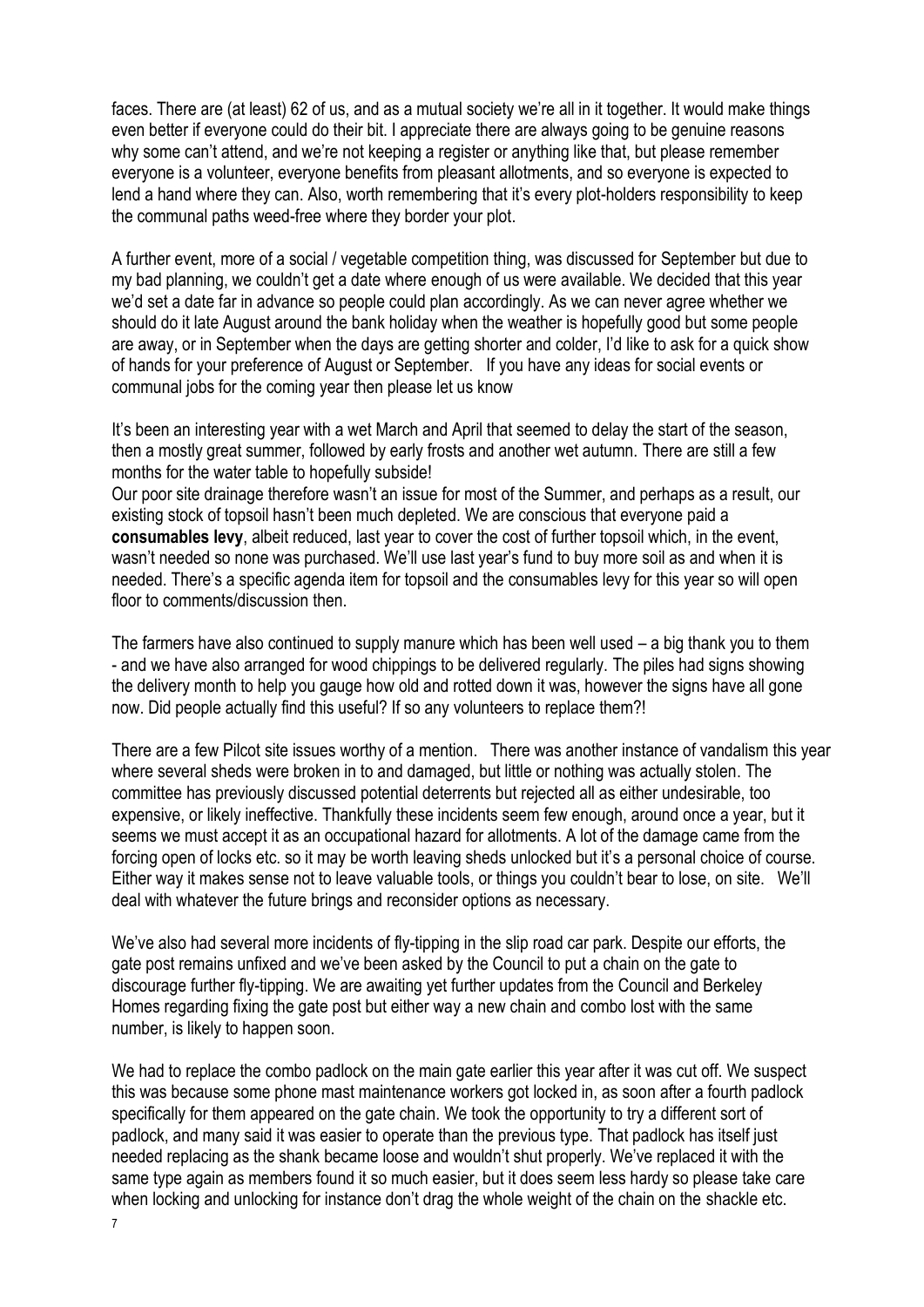As you can't fail to have noticed, or at least heard, we have a few chicken coops on the site now. There have been a few observations made that I'd like to discuss further when we get to Other Business later but for now I've been asked to remind everyone that though the bird are lovely to look at, please seek the owner's permission before accessing a plot to have a closer look.

A final note on our environment– please remember that it all our responsibility to not to introduce pernicious plants or to manage any that threaten to become so. Examples include Mint and Bamboo, which if left unchecked will very quickly spread and begin to take over, and which are very hard to eradicate later.

# **Membership and Waiting list**

We began the year with 100% occupancy however a few tenants have relinquished their plots. Some new tenants have been introduced but we also have some vacant plots as have decided to wait on contacting prospective plot holders until Edenbrook is resolved.

The waiting list has been maintained as always and we currently have 168 people on the revised list. This includes the 62 tenants that we already have on Pilcot so there are 105 waiting for Edenbrook (or Pilcot)

This coming year's **subs** will due by 15 February. An email with details will be sent after the AGM (as we're finalising costs today!) We won't be doing renewal forms again this year as we don't think we really need them. If possible, we'd prefer you to pay by bank transfer – details will be provided on the email, and please include your surname and plot number in the reference. If that's not possible then Terry will accept cheques today (once the actual amount is known) – please

put your plot number on the back of the cheque.

Regarding **Edenbrook** further meetings with HDC have taken place over the course of the year and Gavin will be giving a full update later in the meeting.

#### **Hart Lottery**

You may have seen the information on Facebook group but to remind you we are registered to receive funds form Hart Lottery. While I'm not encouraging you to gamble if you don't want to, if you are inclined to do a lottery, then have a look at hartlottery.co.uk – details are on our website too. We get 50p for every ticket sold (if you've nominated HAA). Last year we raised £104, but realised this is just through 3 supporters, all of which are on the committee.

I would like to thank all the Committee for their work and time given to meetings and sub-committees. As I previously mentioned, two committee members (Dave, Alan) a giving up which of course means the committee is down on numbers and, as always, we would welcome some new faces on the committee if anyone is interested. If you'd like to be involved, please say when we come the Committee elections later in the agenda.

Shortly we will also need to vote on formally endorsing the Annual Report and Statement of Accounts, agreeing whether the accounts to be unaudited again as they were this year, and elect the committee for the year ahead. Before we vote we will hear the Treasurers report, but I'd like to remind you that voting for acceptance of unaudited accounts will save the Association considerable expense (~£500). To allay any fears, the accounts will be available for your inspection and, should you wish, an independent member of the association (not on the committee) can be appointed to review.

But as I said, before we do this, we have the Treasurer's Report.